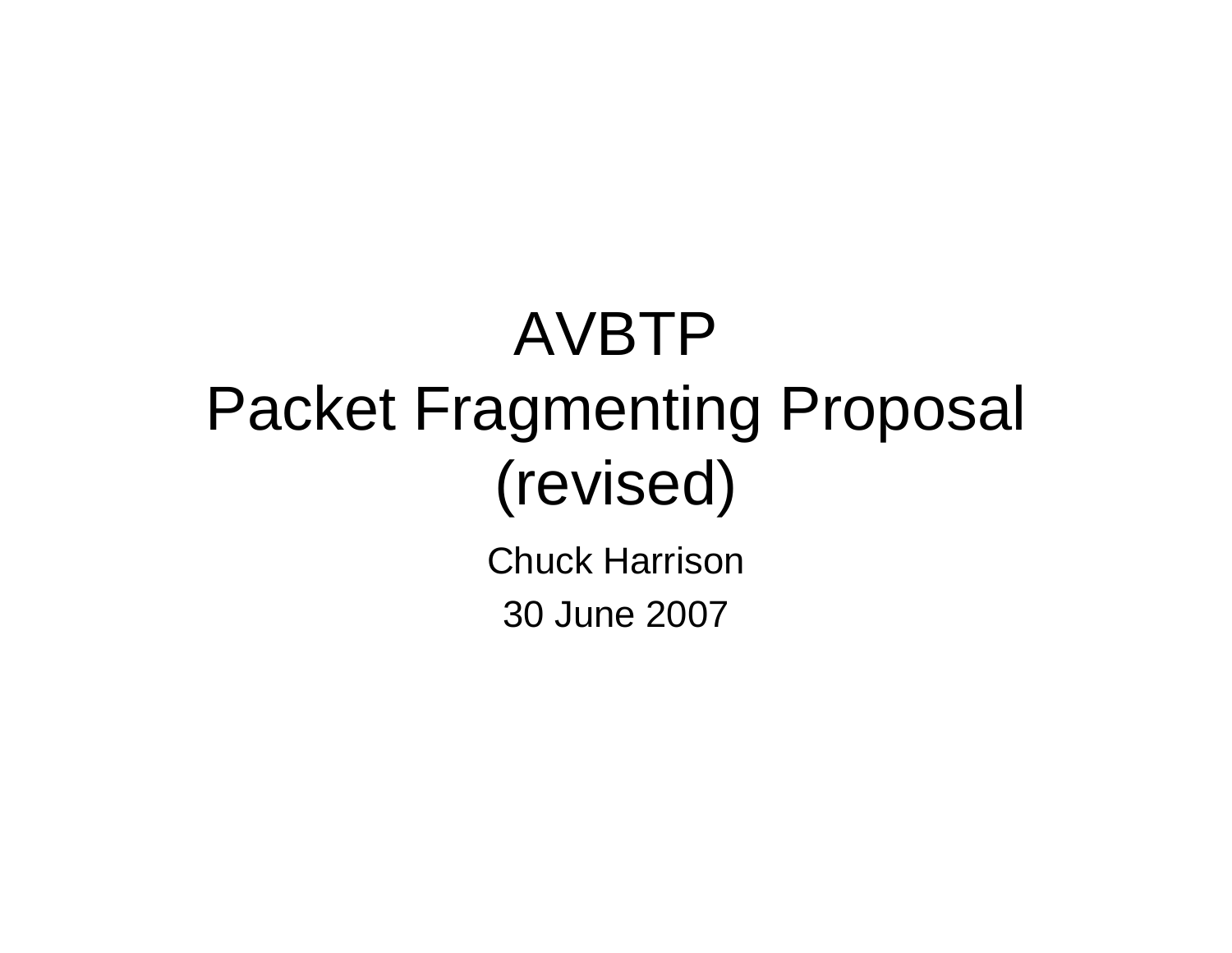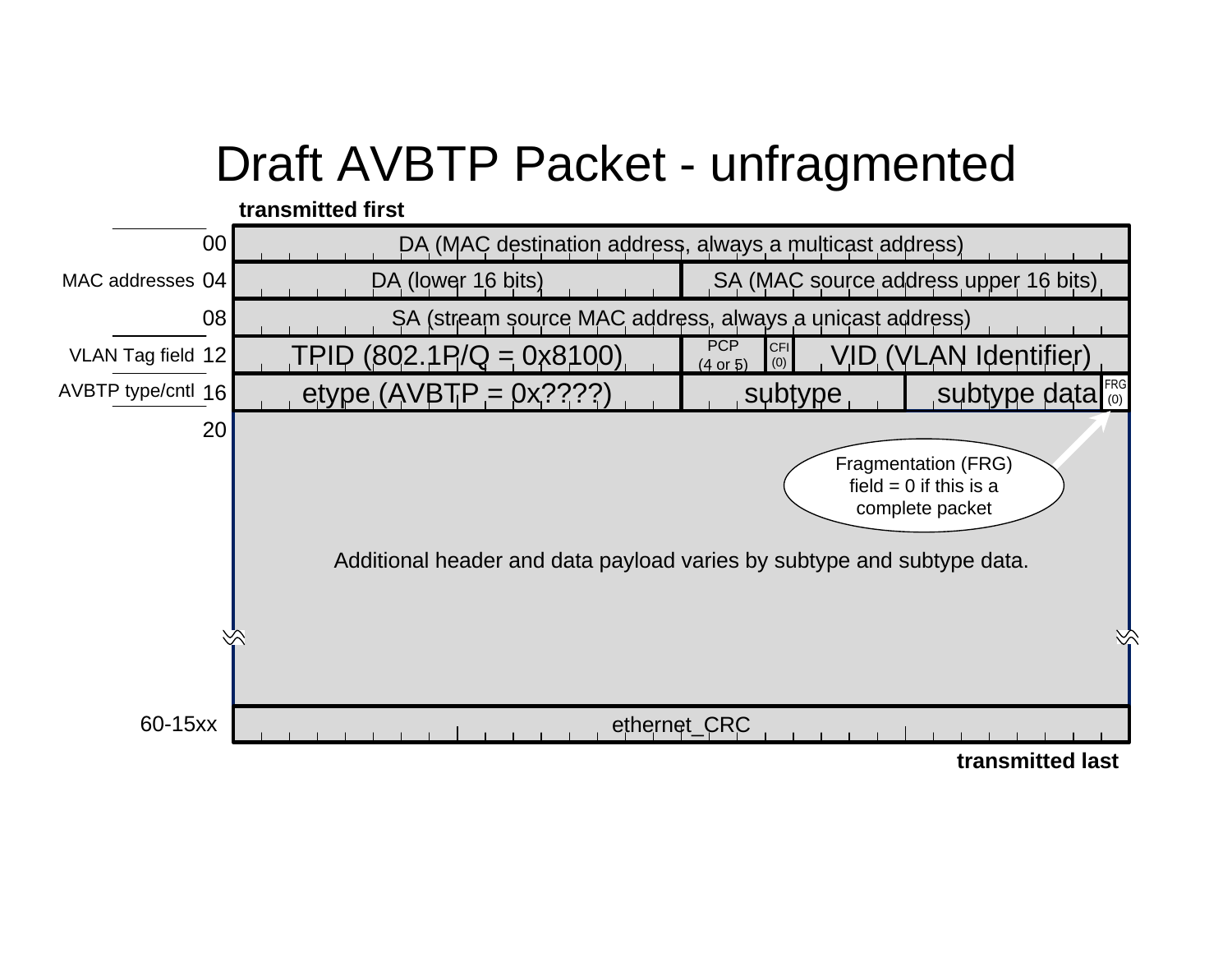## Draft AVBTP Packet - fragmented

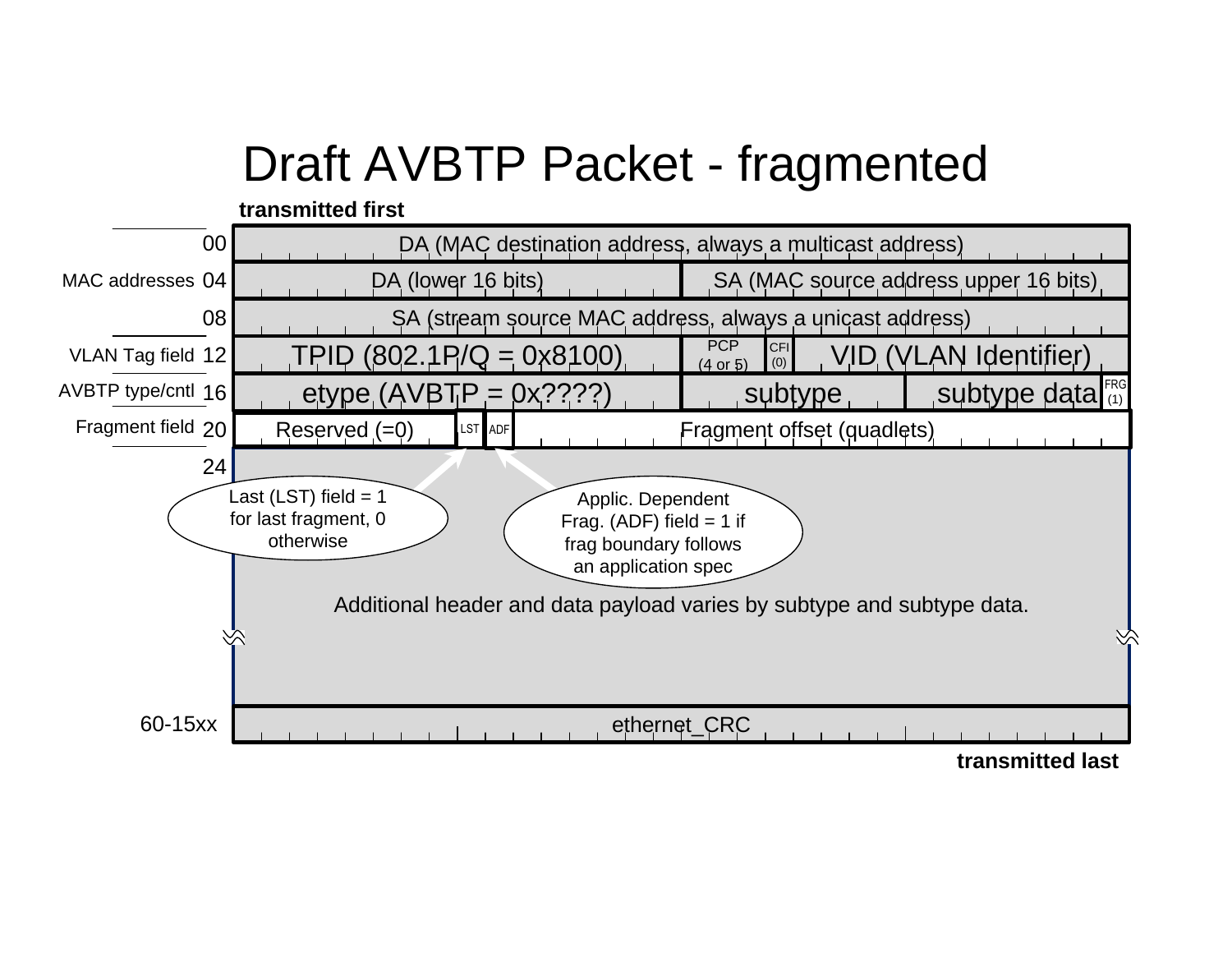## Feature summary

- Can operate as "pure transport layer"
	- Completely transparent to application data structure, similar to IP
	- $-$  Signified by ADF = 0
	- Layer independence & forward compatibility: arbitrary new application data types / subtypes can be carried
- 61883 CIP optimization (mandatory for P1722?)
	- Fragmentation is required to be on data block and/or source packet boundaries (varies by media type)
	- Reduced complexity of receiver implementations(?)
	- "Layer breaking" signified by ADF=1